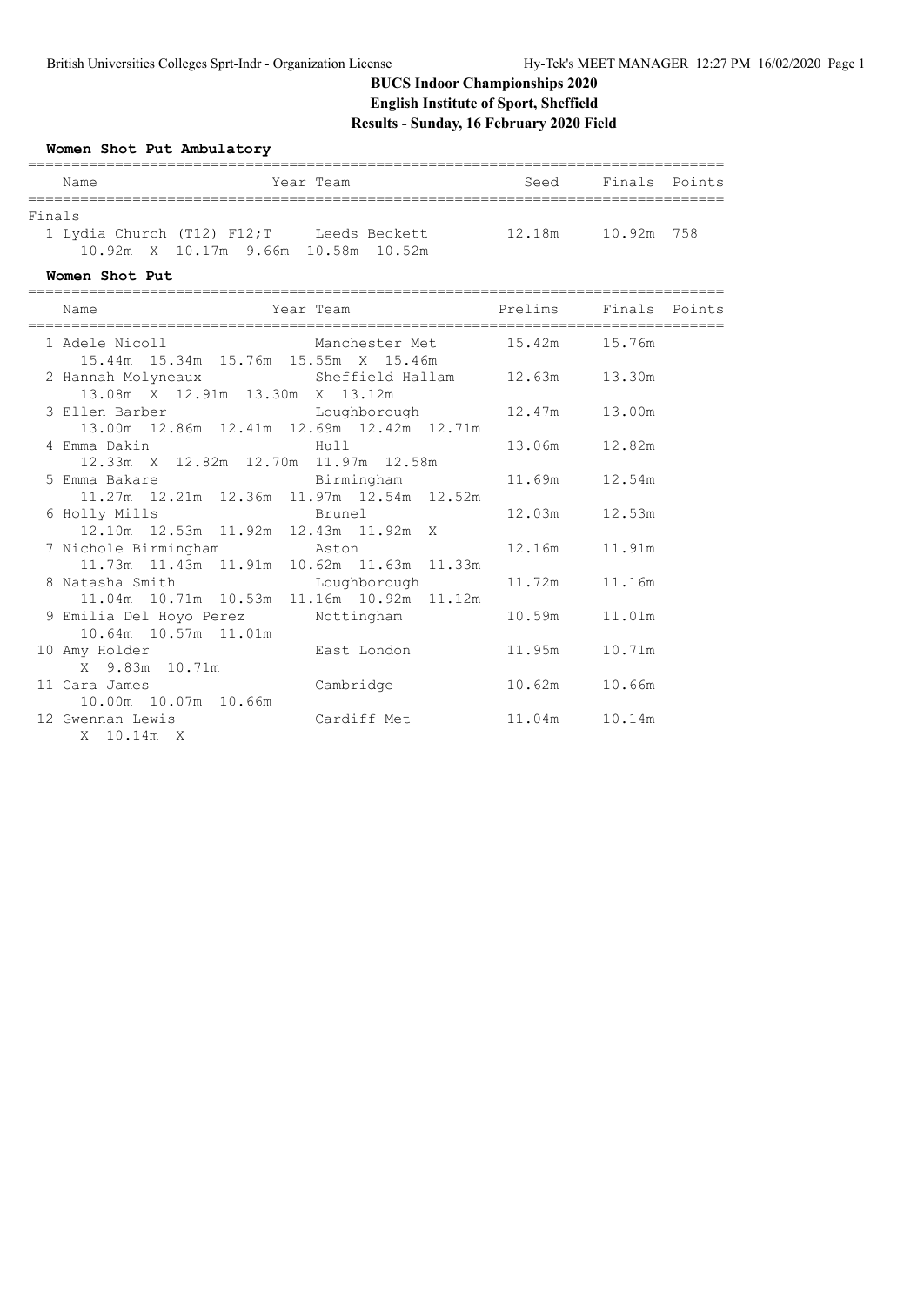# **BUCS Indoor Championships 2020 English Institute of Sport, Sheffield Results - Friday, 14 February 2020 Field**

#### **Women Shot Put**

| Name                                            | ===========<br>Year Team | Seed   | .=================================<br>Prelims<br>H# |
|-------------------------------------------------|--------------------------|--------|-----------------------------------------------------|
| Preliminaries                                   |                          |        |                                                     |
| 1 Adele Nicoll<br>15.42m                        | Manchester Met           | 16.34m | $15.42mg - 1$                                       |
| 2 Emma Dakin<br>13.06m<br>$\sim$ $-$            | Hull                     | 13.50m | 13.06mq<br>2                                        |
| 3 Hannah Molyneaux<br>12.63m                    | Sheffield Hallam         | 14.32m | 12.63mg<br>2                                        |
| 4 Ellen Barber<br>$12.47m -$                    | Loughborough             | 13.03m | 12.47mq<br>$\mathbf{1}$                             |
| 5 Nichole Birmingham<br>11.89m  12.16m          | Aston                    | 12.79m | 12.16mq<br>$\mathbf{1}$                             |
| 6 Holly Mills<br>11.65m 12.03m                  | Brunel                   | 12.65m | 12.03 <sub>mq</sub><br>2                            |
| 7 Amy Holder<br>10.54m 11.95m 11.83m            | East London              | 11.35m | 11.95mq 2                                           |
| 8 Natasha Smith<br>10.15m  11.72m<br>11.55m     | Loughborough             | 11.26m | 11.72mq<br>2                                        |
| 9 Emma Bakare<br>11.69m  11.42m                 | Birmingham               | 12.02m | 11.69mq<br>1                                        |
| 10.31m<br>10 Gwennan Lewis                      | Cardiff Met              | 11.16m | 11.04mg 2                                           |
| 10.93m 10.78m 11.04m<br>11 Cara James           | Cambridge                | 11.29m | 10.62mq<br>$\mathbf{1}$                             |
| 10.44m 10.62m 9.92m<br>12 Emilia Del Hoyo Perez | Nottingham               | 11.31m | 10.59mg<br>$\mathbf 1$                              |
| 8.88m 9.99m 10.59m<br>13 Sarah Connolly         | Southampton Solent       | 11.32m | 2<br>10.46m                                         |
| X 10.46m X<br>14 Alexa Eichelmann               | Surrey                   | 10.35m | 10.34m<br>$\mathbf 1$                               |
| 9.92m 10.22m 10.34m<br>15 Lauryn Davey          | Swansea                  | 10.53m | 2<br>10.15m                                         |
| 10.15m X X<br>16 Jessica Cherry                 | Worcester                | 11.01m | 9.92m<br>1                                          |
| X 9.92m 8.92m<br>17 Leanne Davies               | Brunel                   | 10.67m | 9.84m<br>1                                          |
| 9.56m 9.84m 9.61m<br>18 Louise Webster          | Keele                    | 9.54m  | 9.75m<br>2                                          |
| 9.12m 8.88m 9.75m<br>19 Philippa Gill           | Birmingham               | 10.67m | 9.67m<br>2                                          |
| 9.67m 9.50m 8.68m<br>20 Katie Joyce             | Leeds Beckett            | 10.19m | 9.51m<br>1                                          |
| 9.42m 9.51m 9.18m<br>21 Jennifer Sani           | Salford                  | 9.13m  | 9.27m<br>$\mathbf 1$                                |
| 9.27m X 9.06m<br>22 Rebecca Ousby               | Newcastle                | 9.99m  | 8.86m<br>$\mathbf{2}$                               |
| 8.33m X 8.86m<br>23 Andrea Greaves              | Oxford Brookes           | 8.93m  | 8.41m<br>2                                          |
| 7.93m 7.83m<br>8.41m<br>24 Lucy Wroe            | Uws                      | 9.01m  | 8.37m<br>1                                          |
| 8.37m 7.40m<br>7.77m<br>25 Rosie Rice           | Cambridge                | 8.87m  | 8.29m<br>2                                          |
| 8.29m 8.26m<br>8.10m<br>26 Miriam Bouhafs       | Kin                      | 7.56m  | 6.70m<br>1                                          |

6.70m 6.26m 6.07m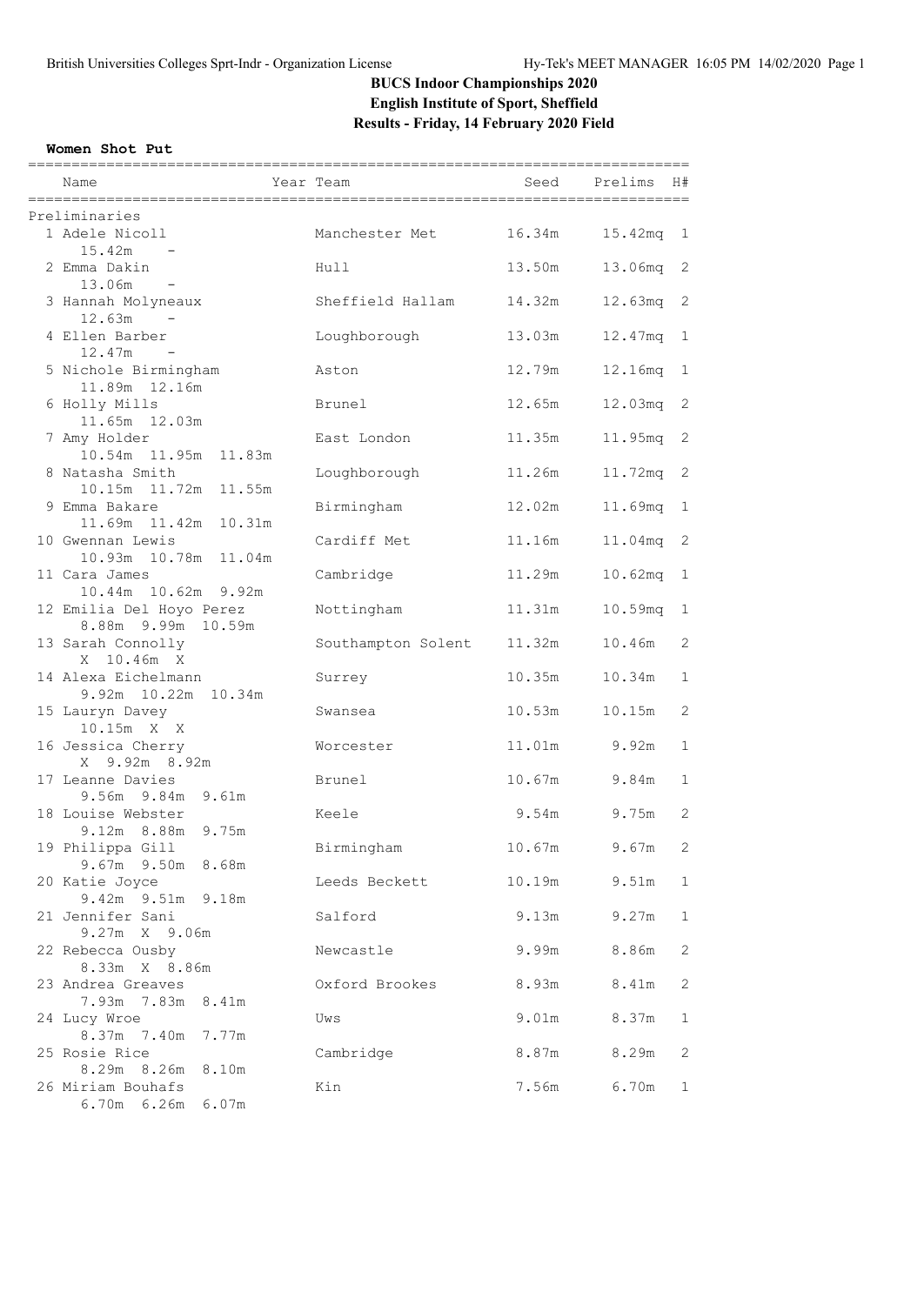# **BUCS Indoor Championships 2020 English Institute of Sport, Sheffield Results - Friday, 14 February 2020 Field**

#### **....Women Shot Put**

| 27 Elise Eivers     | Kin        | 6.95m | 6.58m 1                 |  |
|---------------------|------------|-------|-------------------------|--|
| 6.58m  6.29m  6.12m |            |       |                         |  |
| 28 Amy Bennett      | Winchester | 6.50m | $\overline{2}$<br>6.21m |  |
| 5.78m 5.78m 6.21m   |            |       |                         |  |

**Men Shot Put**

| Name                                                         | Year Team |                        | Seed             | Prelims               | H#              |
|--------------------------------------------------------------|-----------|------------------------|------------------|-----------------------|-----------------|
| 1 Daniel Cork<br>16.32m                                      |           | London                 | 16.13m           | 16.32 <sub>mq</sub> 2 |                 |
| 2 Samuel Heawood<br>X 16.09m                                 |           | Brunel                 | 17.01m           | 16.09mg               | $\mathbf{1}$    |
| 3 George Hyde<br>X 15.23m                                    |           | Loughborough           | 15.50m           | $15.23$ mq            | 1               |
| 4 Daniel-James Thomas<br>13.43m<br>$\sim 100$ km s $^{-1}$   |           | Brighton               | 15.87m           | 13.43mq               | 2               |
| 5 Matthew Beatty<br>13.39m                                   |           | Loughborough           | 15.11m           | 13.39mq               | 1               |
| 6 Justin Tarrant<br>12.21m  13.25m                           |           | Gloucestershire        | 12.95m           | 13.25mq               | 1               |
| 7 Chukwuemeka Osammor<br>$13.22m -$                          |           | Dem<br>Brunel          | 14.00m<br>13.40m | 13.22mq               | 2<br>2          |
| 8 Daniel Ryan<br>13.16m<br>9 Paul Wishart                    |           | Aberdeen               | 12.56m           | 13.16mq<br>12.46mq    | 2               |
| 11.89m  12.46m<br>12.22m<br>10 Hugh Williams                 |           | University C Lon       | 12.94m           | 12.34mq               | 1               |
| 12.34m  12.31m  12.01m<br>11 Ferqus Imrie                    |           | Oxford                 | 12.47m           | 12.04mq               | 1               |
| 11.17m  12.04m  11.68m<br>12 Ruaridh Lang                    |           | Sheffield              | 11.46m           | 11.81mq               | 2               |
| 11.41m 11.76m 11.81m<br>13 Carl Dietrich<br>X 9.56m 11.38m   |           | Glasgow                | 11.38m           | 11.38m                | 1               |
| 14 Cameron Darkin-Price<br>10.39m  10.54m  11.25m            |           | Bath                   | 12.79m           | 11.25m                | 2               |
| 15 Ben Clarke<br>11.04m  11.08m<br>10.97m                    |           | Sheffield              | 11.41m           | 11.08m                | 1               |
| 16 Matt Rushden<br>10.56m  10.84m<br>11.04m                  |           | Sheffield Hallam       | 10.84m           | 11.04m                | 2               |
| 17 Dafydd Herdman<br>11.03m  10.41m<br>8.93m                 |           | Swansea                | 10.94m           | 11.03m                | 1               |
| 18 Sam Cater<br>10.15m  10.74m  9.44m                        |           | Birmingham City        | 11.23m           | 10.74m                | 2               |
| 19 Travis Mcmichael<br>10.35m 10.72m<br>10.54m               |           | Cardiff Met            | 11.03m           | 10.72m                | 1               |
| 20 David Fullbrook<br>9.37m 10.00m<br>10.36m<br>21 Ben Bowen |           | Bath<br>Oxford Brookes | 11.64m<br>9.29m  | 10.36m<br>10.09m      | 2<br>$\sqrt{2}$ |
| 9.70m<br>10.09m<br>9.68m<br>22 Elliot Armstrong              |           | Leeds                  | 10.32m           | 9.82m                 | 1               |
| 9.25m 9.81m 9.82m<br>23 David Bourne                         |           | Edinburgh              | 10.44m           | 9.76m                 | 2               |
| 9.50m 9.69m 9.76m                                            |           |                        |                  |                       |                 |